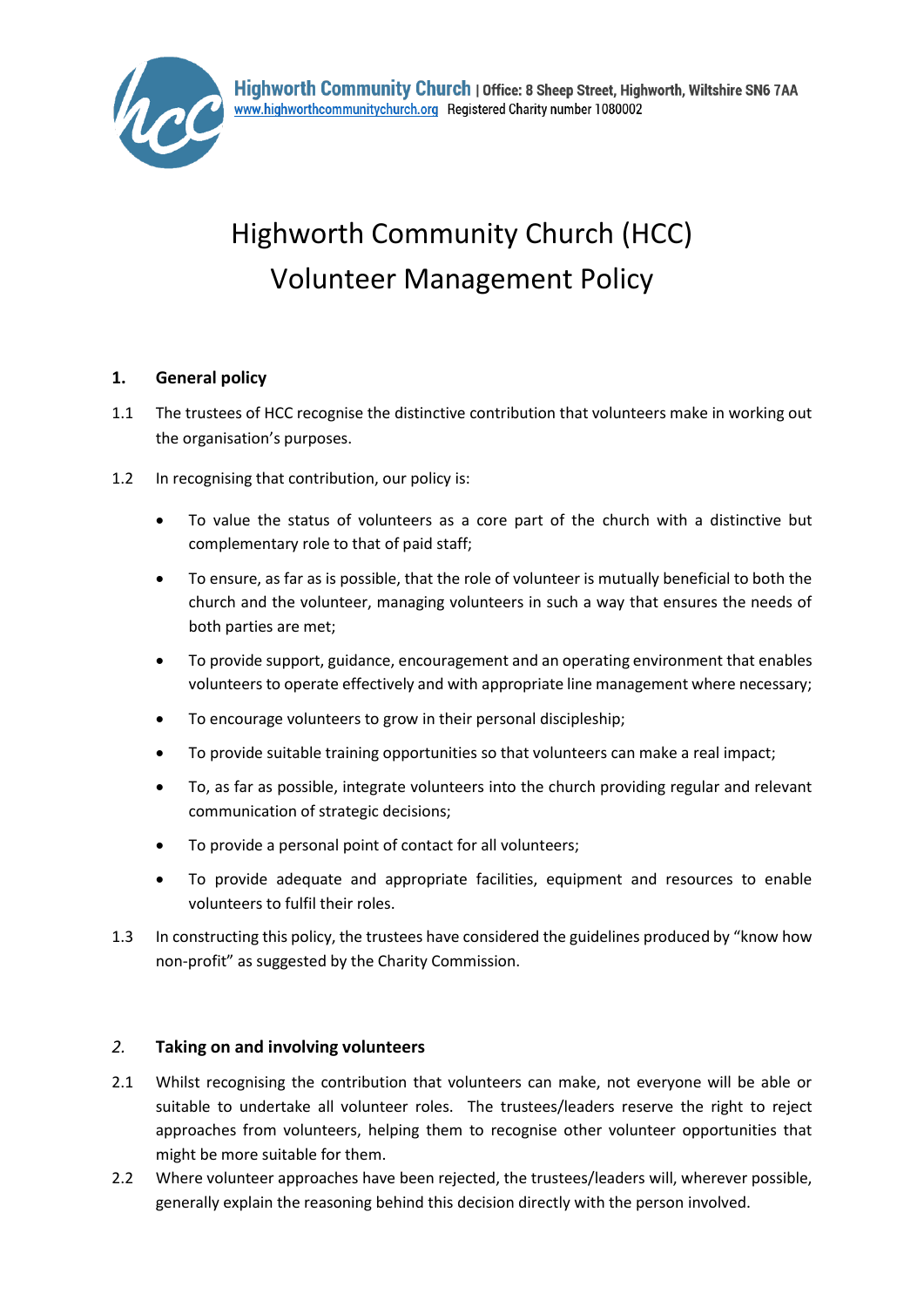- 2.3 Volunteers for the more public roles in the church will be informally assessed by the trustees/ leaders as appropriate.
- 2.4 The church operates a separate Safeguarding Children and Adults policy. Volunteers seeking to work with vulnerable groups will be subject to the requirements of that policy.
- 2.5 Volunteers will be made aware of the key responsibilities of their role in an appropriate way. Methods of communication may include:
	- An informal conversation with their point of contact or supervisor;
	- The provision of guidelines provided by the church;
	- A more formal role description.
- 2.6 Formally or informally, the expenses policy operated by the church will be explained to the volunteer ensuring that they fully understand what expenses can be claimed and the process for claiming expenses.
- 2.7 For certain roles, the church may wish to issue volunteer agreements.

#### **3. Management of volunteers**

- 3.1 Volunteers are accountable to the leadership. Informal reviews between the volunteer and one or more of the leaders will take place from time to time as an opportunity to discuss issues, difficulties, performance and outcomes.
- 3.2 Any training needs must be suitable and relevant to the role of the volunteer. Such needs must be identified and agreed by the leadership and the volunteer. The cost of any required and agreed training will be met by the church, subject to the agreement of the trustees.
- 3.3 For certain roles and types of training the trustees/leaders can insist that volunteers attend training as a requirement for continuing in the volunteering role.
- 3.4 In some cases, and in order to monitor the work of volunteers and to assess how they are managed, a personal file may be maintained. Where this is the case, the volunteer will be informed; the information will be stored in accordance with the relevant data protection principles; and any file will be available for inspection by the volunteer at any reasonable time.
- 3.5 The church and the volunteers will discuss the issue of intellectual property rights and agree where those rights rest for any original work produced by the volunteers.

#### **4. Standing down or removal of volunteers**

- 4.1 Volunteers are encouraged to give some notice before standing down, but the trustees accept that all volunteers can stand down at any time without giving notice.
- 4.2 The trustees/leaders reserve the right to remove volunteers in circumstances which, after investigation if necessary, are deemed to be detrimental to the church. These include but are not limited to:
	- Persistent incidents of minor misconduct:
		- o Continually arriving late;
		- o Absence that is not notified and has not been agreed beforehand;